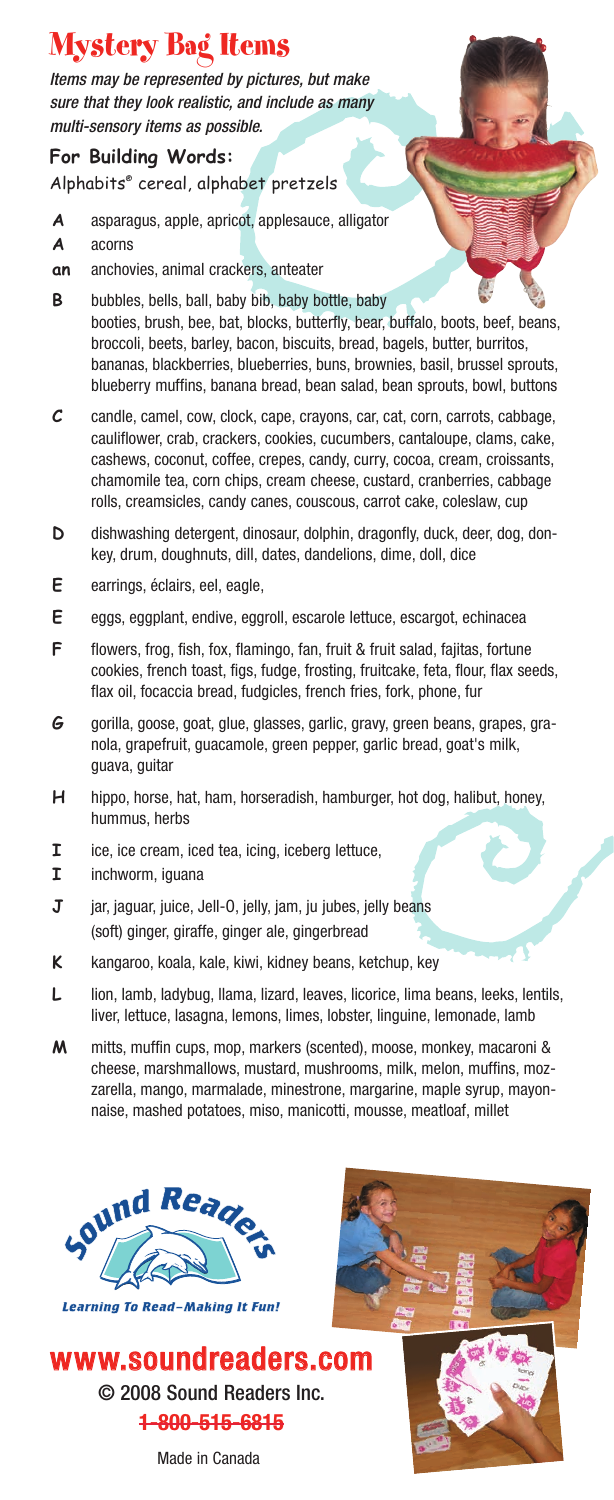- **N** nail polish, needles from a tree, necklace, net, nest, newt, noodles, nuts, nachos, nectarines, nuggets, naan bread, nickel, newspaper
- **O** okra, orange, oatmeal, Oreo cookies, oregano, organics (anything),
- **O** omelet, olives, octopus, ostrich
- **P** picture, pig, puppet, parrot, paint, penguin, porcupine, pen, pencil, paper, plate, pasta, pickles, peas, potatos, parsley, pumpkin, peppers, parsnips, pork, popcorn, pistachios, pie, pizza, pudding, peaches, pears, plums, prunes, pancakes, pineapple, peppermint, pumpernickel, papaya, pretzels, popsicles, pecans, pepperoni, paprika, parmesan, porridge, pitas
- **Qu** queen, quilt, quail, quarter, Q-tip
- **R** rhino, racoon, rabbit, rattlesnake, rug, rat, ring, rutabaga, rhubarb, radish, rice, ribs, rolls, raspberries, ravioli, raisins, relish, romaine, rice crackers, root beer, refried beans, ricotta cheese, rocks
- **S** soap, strainer, sand, slippers, sponge, socks, spatula, seeds, seal, snail, snake, squirrel, star, sloth, swan, spinach, spoon, squash, soybeans, steak, spaghetti, salad, soup, sandwich, sausage, sushi, sauce, sundaes, stuffing, strawberries, salami, stew, salmon, sunflower seeds, sesame seeds, sardines, salsa, spelt, s'mores, soysauce, smoothies (soft) cereal, cider, celery, cinnamon, Caesar salad
- **T** toothpaste, toothbrush, tea towel, tea, train, table, tape, tiger, tomatoes, turnip, turkey, turtle, toast, tacos, tuna, tortillas, taffy, tarts, tuna, tangerines, tofu, tortellini, tabbouleh salad, trifle, truffles
- **U** unicorn,
- **U** umbrella, upside down cake
- **V** vegetables, venison, vulture, vinegar, vanilla, vine leaves, vegetable soup
- **W** washcloth, whale, watermelon, water
- **X** box, mixer, wax, six (of something), taxi
- **Y** yarn, yak, yam, yogurt, yolks, yellow beans, yo-yo
- **Z** zebra, zucchini, zipper
- **Sh** shampoo, shirt, sheep, shark, shish kabobs, shells, shepherd's pie, shrimp, sherbet, shortbread, shortcake, shark
- **Th** thimble, thistle
- **Ch** cheetah, chipmunk, chimpanzee, chips, cheese, cherries, chick, chicken, Chinese food, chili, cheeseburgers, Cheerios, chocolate, chowder, chow mien noodles, Cheddar cheese, chick peas, chocolate chips, cheesecake,

# Crazy Cards

Plays just like the popular card game Crazy 8's, **Crazy Shorts**®, **Crazy Longs**™ and **Crazy Mores**™ card games help children read words that contain short vowels, long vowels, and all other vowel patterns.

- ◗ Improves vocabulary and oral language skills by having fun
- ◗ Keeps even the most reluctant readers on task while the teacher works in small groups or with individuals
- Perfect games for peer tutoring and parent volunteers



# Call **1-800-515-6815** or **www.soundreaders.com** to order.

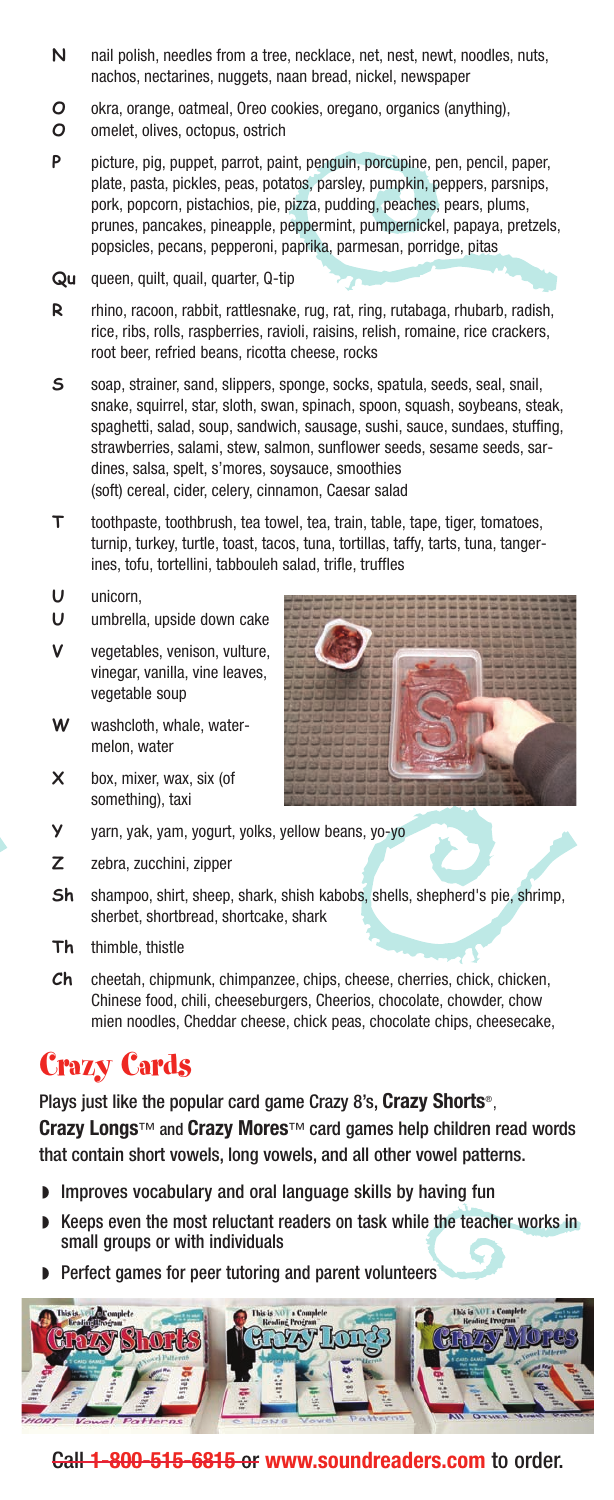# Centre Strolling

Centre Strolling is the art of moving from centre to centre to work with students individually, or in small groups. Teachers make connections with their students by first following them, allowing them to choose activities that interest them the most, and then by copying what they do until a connection is made (e.g., the student notices

that the teacher is doing what they want to do).

The art comes from knowing how to take what the children are doing, and expand on it to help them improve their oral language development, phonemic awareness, phonics, vocabulary, concepts of print, storytelling, and sequencing skills.



By spending just a few minutes with

each student in their favourite centres throughout the week, teachers can introduce plenty of new words and ideas to their play, as well as test them directly on various skills using the materials and toys from the centres.

#### **NOTES:**

\*When drawing anywhere, if the first sound in the word has any of these sounds: Ch, Th, Sh, or Qu (e.g., Charlotte, Theodore, Shamus, or Quinn), then print BOTH letters and explain that these TWO letters make the first sound in their name. Show them that sometimes we have to draw two letters to make the one sound.

\*Ask children to read the signs that you have created together over & over again throughout the week, then take the signs down and create them (and new signs) with the students again the following week.

# **Centre Strolling Sack**

Bring the following items around with you in a bag or in an apron that you wear:

- an interesting and motivating stamp to stamp students' hands once they have completed an activity with you (even if it is just saying three sounds)
- a special notebook, or "passports" for each student to record observations
- ◗ lots of sticky note paper and pencils and pens
- letters that have been learned formally to date in foam, plastic, sponge

# **Sand Table**

- hide letters under the sand, and have them 'fish' for certain letters (find the letter that makes the /ssss/ sound)
- ◗ build words with letters hidden under the sand (if they are at this stage)
- play "I hear with my little ear, the very first sound in..." with the objects that are in the sand box
- ◗ draw lines, circles, or letters with a rake or dry paintbrush and teach them the cue words (see Student Workbook)
- add cars and drive roads that are 'curvy' or 'straight' or 'round' and say these 'cue' words
- write secret messages in the sand (get them excited about what you might be "saying" (e.g., Snack Time!), and see if they can guess what you wrote
- make three piles of sand and squish one pile at a time saying "I hear with my little ear, something that sounds like /di/no/saur/
- ◗ encourage play that is sequenced and that improves oral language skills (first we load the truck, with what?, where is the truck going? then what? is the truck driver tired? maybe he should stop to eat or rest, etc…)
- ▶ bring books over that give them more information about what they are building

# **Water Table**

- put foam and/or sponge letters in the water (the first sounds of the things that are in the water (e.g., add a foam letter "w" if you have a waterwheel in your water). Play "I hear with my little ear, the very first sound in… 'wwwwwaterwheel', and ask students to find the letter that matches that sound
- use boats to show them 'squiggly', 'up', 'down', 'straight', circle around, etc...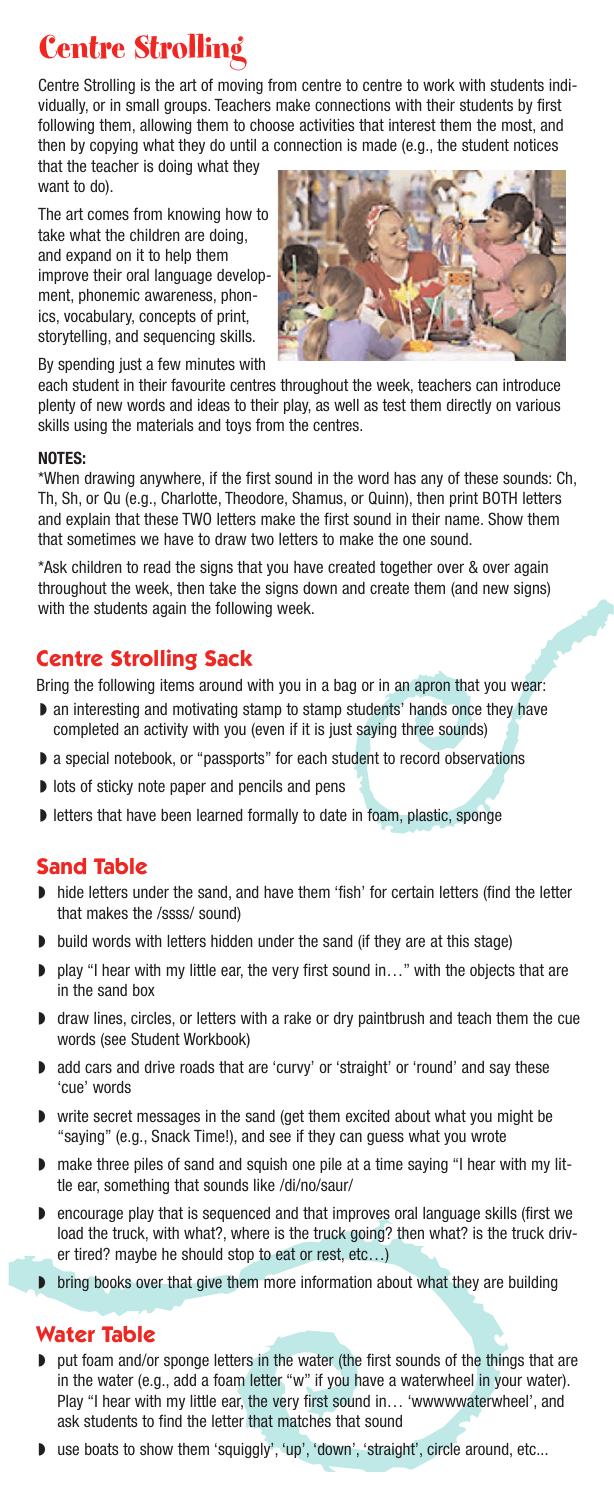- ◗ put objects that have three syllables in the water (e.g., a butterfly) and play "I hear with my little ear, something that sounds like..." (e.g., /but/ter/fly/)
- ◗ put objects that have three individual sounds in the water (e.g., a star) and play "I hear with my little ear, all of the sounds in…" (e.g., /s/ /t/ /ar/)
- ◗ put foam soap on the side of the water table and draw in this (talk about the lines, and favourite marks, & when printing, SAY THE SOUND AT THE EXACT SAME TIME THAT YOU PRINT)
- pick out the wet foam letters and stick them on the side of the water table and build words
- encourage oral language development by talking about science terms (half a cup, pour, displacement, etc…)
- ◗ role model how to print the word "water table" (on paper) and stick it on the outside of the table with tape. Ask children to read the word often, remove the word weekly, and re-make labels with the children every week

# **Play Dough**

- ◗ encourage oral language development by copying what they are doing, asking open ended questions (what else can we make for our island?) and by making comments (Wow! That snake looks hungry! I wonder what he is going to eat!)
- make three little piles of play dough and blend and segment words (into syllables or individual sounds), or make a pancake and push finger into the play dough for each sound
- show them how to pretend play with the things that they make (Oh Mr. Snowman, would you like to play on the slide with me?)



- make things (use what they tell you they have made), and play "I hear with my little ear, the very first sound in.... (e.g., ssssnake)"
- flatten a big piece and draw on it with a little stick or your finger or a toothpick and have them trace and SAY THE SOUND AT THE SAME TIME

### **Dramatic Play**

- ◗ use the chalk board to print messages or a mail box to send messages
- ◗ add doodle pads and writing pads, and fun pens and paper, and ROLE MODEL to get them started (make a grocery list, take down an order at a restaurant, write a doctor's prescription, etc… and say the sounds as you print)
- add a chalkboard and chalk on an easel so they can "play school"
- use puppets when telling stories and role model breaking words up into syllables or sounds (e.g., "Wow! You have a pretty d-r-e-ss on today!")
- ◗ create signs and labels using children's words for things, and role model how to listen for the sounds and print them
- make a "sound bag" and have children go 'shopping' at the store for items that begin with that sound
- ◗ pretend to be a new character ("Okay Mrs. Smith! I'm ready to cut your hair!", or "Yes, we're ready to order Mr. Waiter. I'll have…") and encourage oral language development

### **Crafts**

- use chalk on the blackboard and help them print letters
- use chalk or paint or any writing material and make letters or words
- ◗ blend and segment with little pieces of whatever craft material they are using
- help them use more descriptive words when talking about what they are doing and how they are doing it
- bring craft books to this centre and let them show you what attracts their attention
- finger paint and talk about the shapes, scribbles, letters, and favourite marks
- use stamps with objects and alphabet letters and: 1) have them find first sound in the object; 2) find the letter that matches that sound; and 3) stamp it beside the object
- use sponge letters and say the sounds of the letters as you print

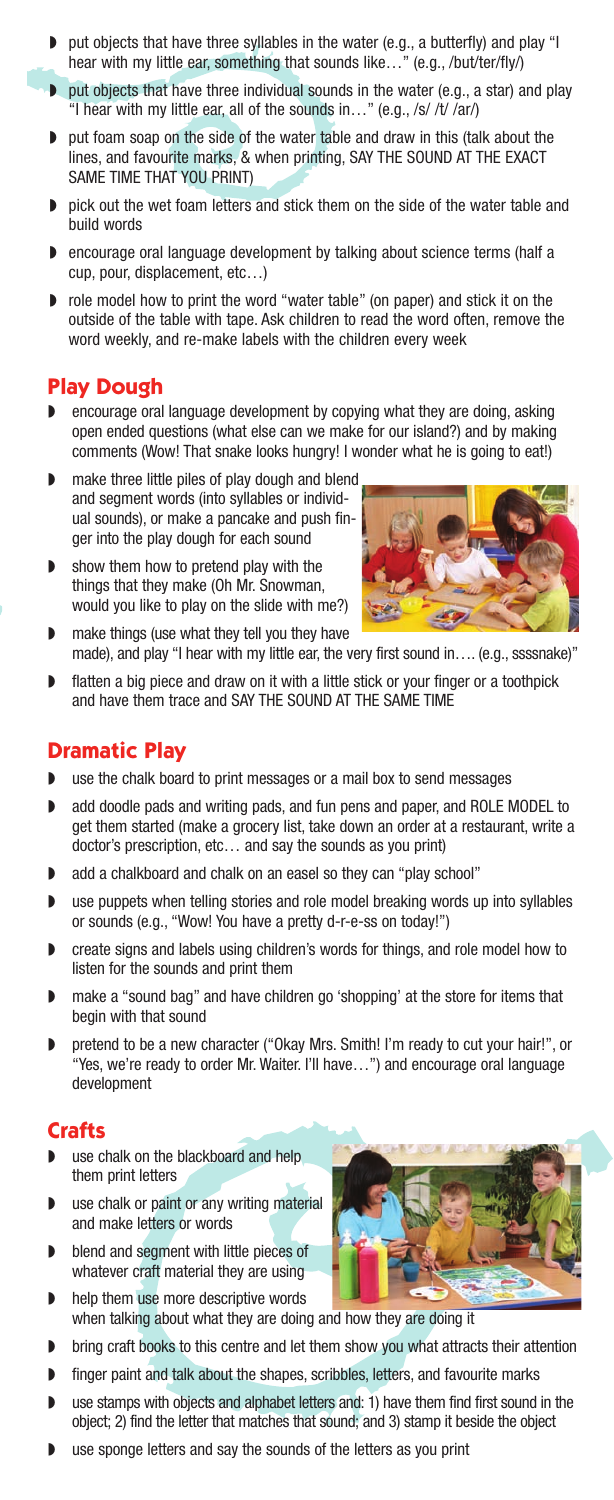- after asking permission, print what the children say about their craft or painting, and have them read it back to you
- make interesting paper & writing tools available, & ROLE MODEL their use often
- use shaving cream or foam soap and draw/scribble
- use MagnaDoodle® and AquaDoodle®, funky pens, small notepads, pipe cleaners, etc… and role model the use of everything (over & over again) by saying the sounds of the letters (or letter patterns like "oo" or "ar") at the same time that you print them
- make necklaces with plastic letters (build their name, or first sound in their name)
- make a collage out of pictures that begin with the same sound (ask children to bring them from home)

# **Trucks, Cars, Trains**

- ◗ although it is important to first follow their lead and copy exactly what they are doing, encourage them to think about sequencing their play (first we have to load the cars up, then we have to start the engine, now we have to blow our whistle when driving by roads so that the cars hear us) Ask: where should we go now? Keep the conversation going for at least 5 turns each.
- use the cars of a train to segment and blend (e.g., Hey! Can you guess what my train is carrying?) Then say the sounds /s/ /ou/ /p/. See if they can guess the word.
- use an alphabet carpet, drive the vehicles around a letter, and use 'cue words' to help them form the letter (see Student Workbook for cue words)
- ask them to tell you about where the vehicles are going (make up some stories!), make little signs for them, & role model the sounds when printing (e.g., moon?, the park, my house, Grandma's house, watch for falling rocks!, etc…)
- ◗ ask them to read the signs back to you often
- label the sides of the truck or train (talk about what the truck/train is carrying, etc.)
- talk about how the vehicles move (e.g., circle, straight line, etc…)
- sing songs to encourage rhyming (e.g., 'Wheels on the Bus').
- ◗ bring transportation books here, and introduce new words
- make roads with masking tape in the shape of letters (or just circles and straight lines and squiggly lines – depending on ability level)

### **Blocks**

- follow their lead for a few minutes, then talk about what they are building, and increase their vocabulary by talking about architecture, architects, engineering, shapes, science and math terminology, etc...
- make signs (e.g., "The Rocky Spot", or, if a rocket ship is made, ask where it is going, and make a sign – moon? – and role model as you print, OR, if you are building a tower, call it a mountain and make a sign saying "watch for falling rocks!") but even though you are giving them ideas if they need help getting started, above all, FOLLOW THEIR LEAD and let them tell you what they are building so that it is about what is interesting to them
- ◗ build a train (or anything!) and talk about where it is going or what it is carrying, and make a sign or a label if you can
- talk about the pictures & letters on the blocks
- build words with abc blocks (say the sounds as you build)
- trace the letters on the blocks, and role model speaking the sound at the same time
- play "I hear with my little ear, something that sounds like \_\_\_\_ (e.g., /pop/si/cle/ or, if they are at the level of individual sounds: /t/ur/t/le/)" by building one block up per syllable/sound



P.

 $\bullet$ 

 $\bullet$ 

◗ bring books to the centre to spark interest in building more creative projects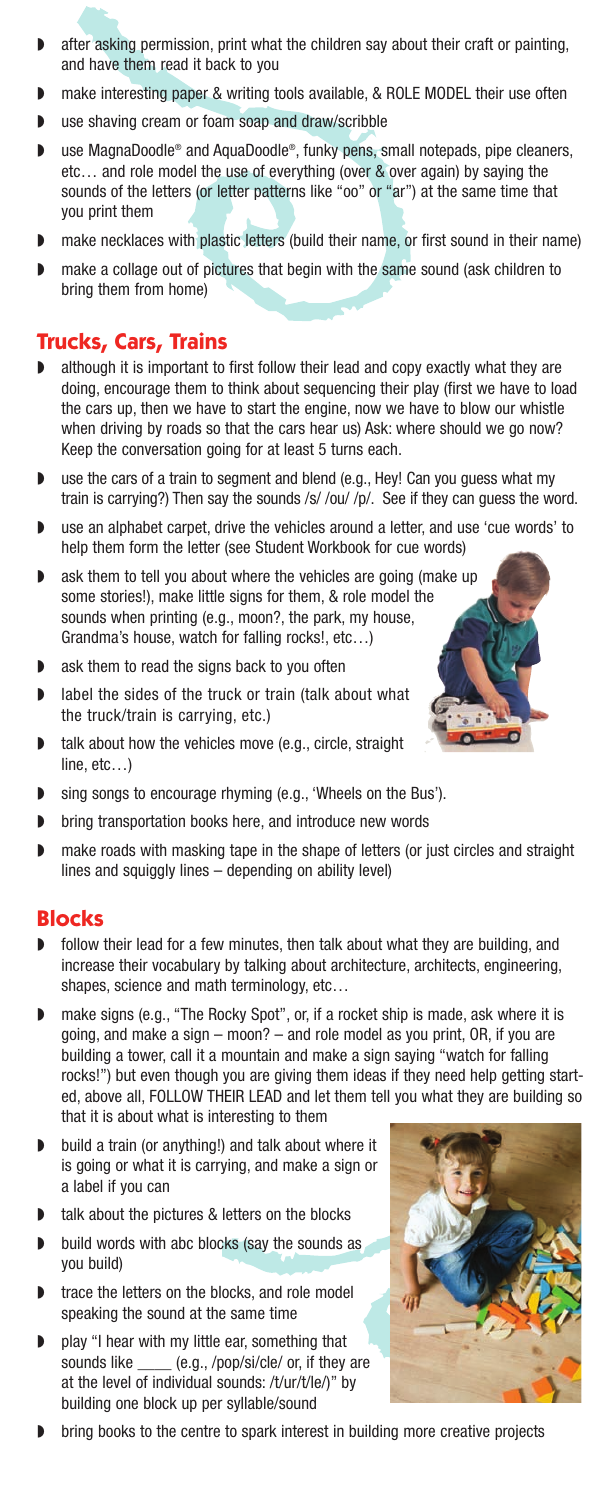

Learning To Read-Making It Fun!





# Martha Kovack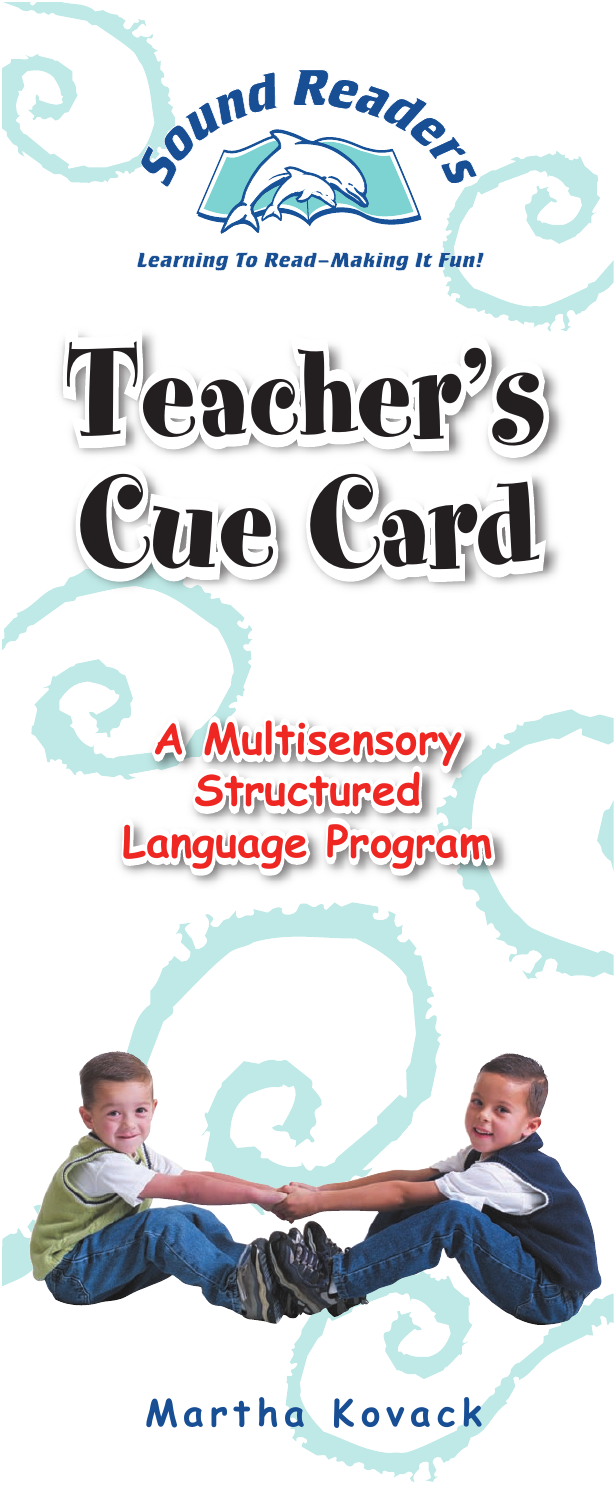# "What is MSL?"

**Multisensory Structured Language (MSL) is a common sense approach to beginning reading instruction grounded in reliable and valid scientific research study.**



#### **MSL includes:**

- ◗ **Systematic** and **direct** instruction in phonemic awareness and phonics;
- ◗ **Simultaneous multisensory** activities (namely, printing and speaking at the same time); and
- ◗ Direct instruction in developing knowledge of **syllables, morphology, syntax,** and **semantics.**

#### **Systematic:**

- ◗ Introduce sounds and spellings in a logical and predetermined **sequence**;
- ◗ Consistently **review** the sounds/spellings that have already been taught when introducing new sounds/spellings; and
- ◗ **Apply** the sounds/spellings learned/reviewed to creative and meaningful reading and writing experiences, with enough repetition to build mastery.

### **Direct:**

- Use **detailed instructions** to show children exactly how to segment and blend sounds and spellings;
- ◗ Use **precise directions** to show children how to apply this skill to actual words, sentences, and texts; and
- ◗ Use **clear explanations** to teach early literacy concepts and skills such as syllables, morphology, syntax, & semantics.

#### **Syllables:**

- ◗ Each syllable has only one vowel sound.
- ◗ Use words from Sound Readers® Crazy Cards card games to teach syllable division rules directly:

**Open** – syllable ends with a long vowel sound (**be**-fore)

**Closed** –ends with a short vowel pattern, "closed in" by the consonant (**kit**-ten) **Vowel**-**consonant**-**e** –syllable ends with vowel\_\_e (n**i**c**e**-ly)

**Diphthongs** –syllable ends with a diphthong (j**oy**-ful)

**R**-**controlled** –syllable ends with an /r/ controlled spelling pattern (p**ur**-ple) **Consonant** -**le** -ends with the consonant that comes before the -le (man-**tle**)

#### **Morphology:**

- ◗ Teach students about morphemes, the smallest unit of **meaning** in a word. (e.g., Psyche =pertains to the mind: psychologist, psychic,psychosomatic, etc.)
- ◗ Study **root words**, and **beginnings** & **endings**.

### **Syntax:**

- ◗ Teach students about the sequence and function of words in a sentence in order to convey meaning.
- ◗ Teach grammar, sentence variation and the mechanics of language.
- **Sentence Scrambling** (see the bottom of each page in the "Printing Section" of the Teacher's Manual) and **Sentence Extensions** (see Step by Step #10 on this Teacher's Cue Card) are good "syntax" activities.

### **Semantics:**

- ◗ Teach students to focus on the **meaning of the entire text** (e.g., general knowledge, concepts, vocabulary, relating text to own experiences, etc.).
- ◗ Include development of general knowledge, concepts, and vocabulary.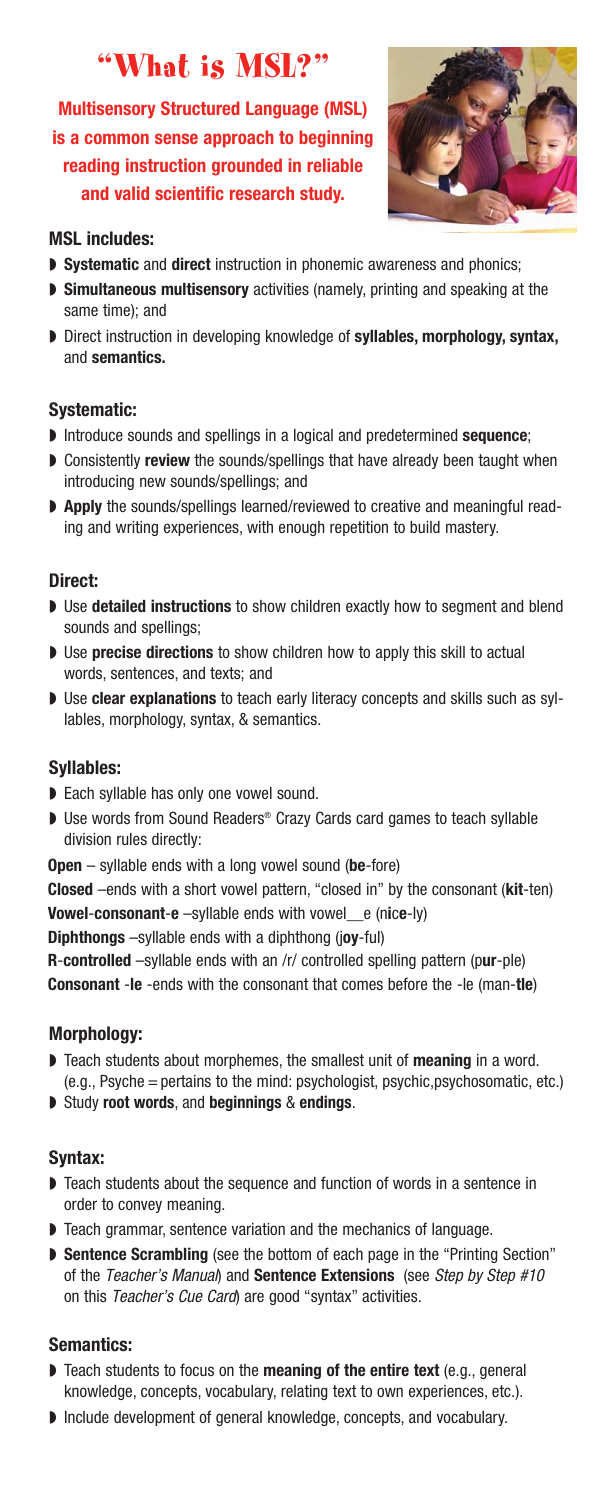# Quick Steps

### **1. Hang up the Sound Readers® Classroom Wall Cards.**

Use the long vowels within the alphabet in a line, group the short vowels together separately, and group the 'reference pictures' together separately.

#### **2. Make an Alphabet on a String.**

Hang up letters A-Z (lower case on one side, upper on the other) on a clothesline using clothes pegs and put a square of Velcro in the bottom corners for each letter. See p.67 of Teacher's Manual.



### **3. Make up a Mystery Bag.**

Put objects that begin with the sounds of the week (see Session Overviews section in the Teacher's Manual) into a Mystery Bag (e.g., sock, slipper, soap) and play "I hear with my little ear, the very first sound in…" Pass the items around and talk about them. With LEVEL B students, talk about the last sound, or segment and blend all of the sounds in the word.

#### **4. Make the Action for that Sound.**

### **5. Ask: "Who can find the letter(s) that matches that sound?"**

Have one person place the object on the alphabet on a string, and trace the letter (give them the "cue words"). Encourage them to say the sound at the same time that they trace. Have other children trace on the floor or in the air.

### **6. Sing a Song for Switching Sounds.**

See p. 42 in Teacher's Manual, or p. 44 of the Original Sound Readers<sup>®</sup> Guide.

#### **7. Play a Mystery Letter Game with the Alphabet on a String.**

Switch the order of two of the letters, or flip one to show the capital side, or take one letter away. Then ask one student to point to each letter while the children sing the alphabet song and guess the mystery letter. Have the student who is pointing stop at various places to 'trick' the children into continuing to sing.

#### **8. Print the Nursery Rhyme(s) of the Week on Chart Paper.**

Choose a nursery rhyme (see Session Overviews section in the Teacher's Manual) that corresponds to the sounds you are teaching and ask students to read with you, circle the rhyming words, find letters of the week, or print missing words, etc.

#### **9. Print the Letter(s) of the Week on Chart Paper.**

Demonstrate how to print using "Cue Words", and how to say the SOUND at the exact same time that you print. Ask a student to come to the chart and print three letters (or letter patterns  $-$  e.g., ee) using the lines. Then help them edit (Which is best? Which could be better? Why?). Then allow them to print the letter one more time.

- **10. Do a Sound Walk.** See Step-by-Step #14 on this Teacher's Cue Card.
- **11. Do a Sound Swap.** See Step-by-Step #17 on this Teacher's Cue Card.
- **12. Play a Phonemic Awareness Game (K-1), or Spelling Sticks (Gr.1 & up).** See p. 29-63 in the Teacher's Manual, p. 16-66 in the Original Sound Readers® Guide, and/or Step-by-Step #18 of this Teacher's Cue Card.
- **13. Carefully review, & have students complete the Printing Page.** See "Student Workbook" for K, and "Printing" section of the Teacher's Manual for 1st-3rd grades.
- **14. Go to Centre Strolling and/or do Guided Reading.**

LEVEL A: See the *Centre Strolling* section on this *Teacher's Cue Card.* LEVEL B: Write in journals, do guided reading (see p. 79-87 of the Teacher's Manual), or play games from the Daily Activities Section of the Teacher's Manual (p. 68-70, p. 73, and p. 77-78), especially **Crazy Shorts®, Crazy Longs™,** and **Crazy Mores™** card games.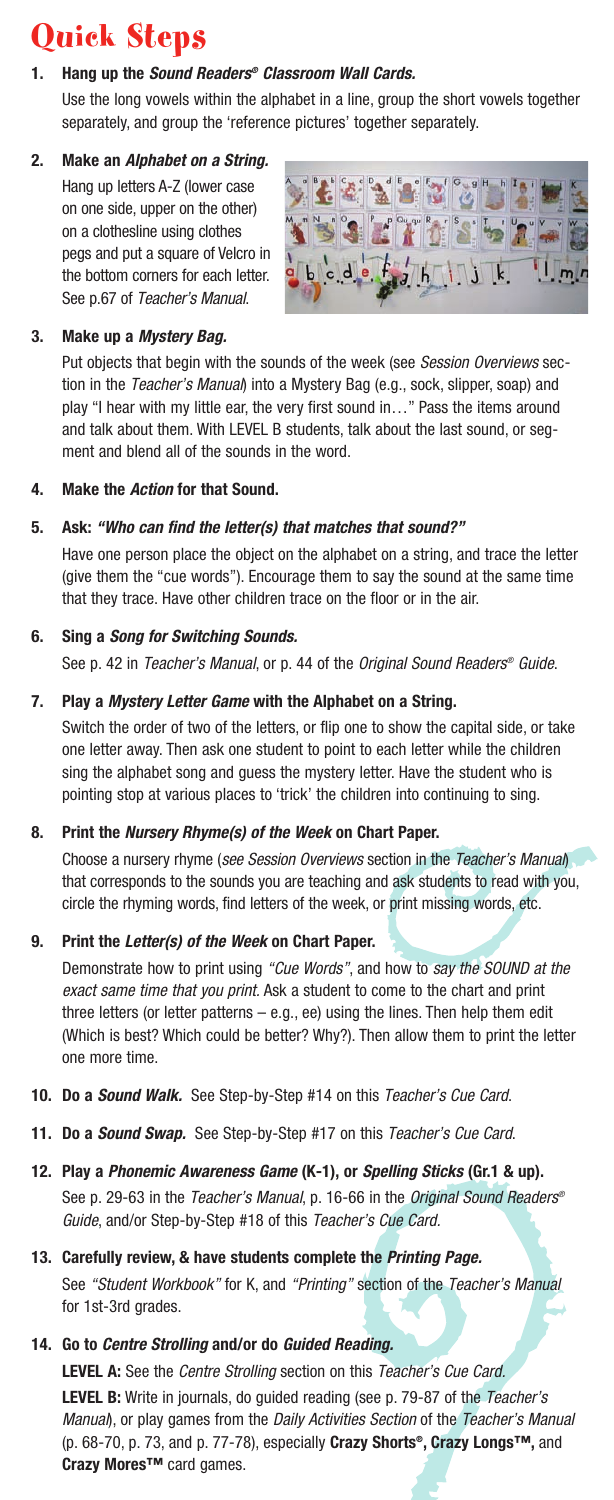**LEVEL A** is for children who are working on alphabet knowledge and the alphabetic principle - (those who are learning to blend and segment individual sounds in words). These children are usually in Preschool or Kindergarten.

**LEVEL B** is for children who have a solid understanding of the alphabetic principle (can easily blend and segment sounds in words). These children are usually in 1st-3rd Grades.

# Step by Step:

#### **1. Gather the children.**

While gathering milk money & notes, and listening to the amazing stories about last night or "tomorrow- tomorrow", have the rest of the children sit around a bucket filled with new & interesting books from all genres.

Relax, take a deep breath, smile, and sing a good morning song.



This is Not a Complete

#### **2. Print a "Morning Message" on chart paper and read it together.**

Let the children point to the words, and fill in the blanks. Half way through the year, put the words on cards and in a pocket chart to de-scramble the message. "Good morning boys and girls!"

"Today we have \_\_\_ boys and \_\_\_ girls."

"Today we are going to \_\_\_\_\_.

Let the "helper of the day" take it home and read it to his/her parents.

#### **3. Pull out the Mystery Bag.**

Say, "Last night, as I was driving home from school, I saw a…!", or when I looked in my mailbox, I found a...!" or when I opened my fridge, I found a...!"

◗ Ask one student to reach into the mystery bag and choose one of the objects. Without pulling it out, ask him to describe it. See if the other children can guess what it is by playing 20 questions (e.g., Is it something we eat? Is it something from the classroom? Is it an animal? Does it have…?)

◗ Pull out the object and name it.

◗ Pass the object around and let the students make up a story about the object one sentence per child. Or, make up a sentence, one word per child.

**4.** Say: "I hear with my little ear, the very first sound in LEVEL B: "I hear with my little ear, the last (or middle) sound in \_\_\_ '

**Say:** "Yes! Repeat after me: The very first sound in (muffin) is (m)". LEVEL B: "Yes! Repeat after me: The middle sound in (spoon) is (oo)".

#### **5. Make the action for that sound.**

OOh **Level B:** Show them the **Reference Picture** (*Classroom Wall Card* pictures with words to memorize in order to remember the spelling)(e.g., the m**oo**n).

**6. Ask: "Can you find the letter(s) that makes that sound?"**

Ask the student to put the object (or picture) on the *Alphabet on a String* using Velcro.

◗ See if they can find the letter in the *Morning Message*, or in their name.

#### **7. Trace the letter (or letters).**

Show the students how to print the letter(s) by using "Cue Words" (see Student Workbook or page 71 of Teacher's Manual). **Say:** "On your \_\_ mark…!" as if starting a race. Ask the student to trace his finger over the letter on the *Alphabet on a String*, and **say the sound at the exact same time**.

◗ Take special care to show students how to print two letters and say ONE sound (e.g. /sh/ or /oo/ or /ar/).

◗ Have the other students trace the letter in the air, on the floor, or on each other's backs, saying the sounds at the same time.



 $\circ$  $\mathbf{u}$ <sub> $\epsilon$ </sub> **UA**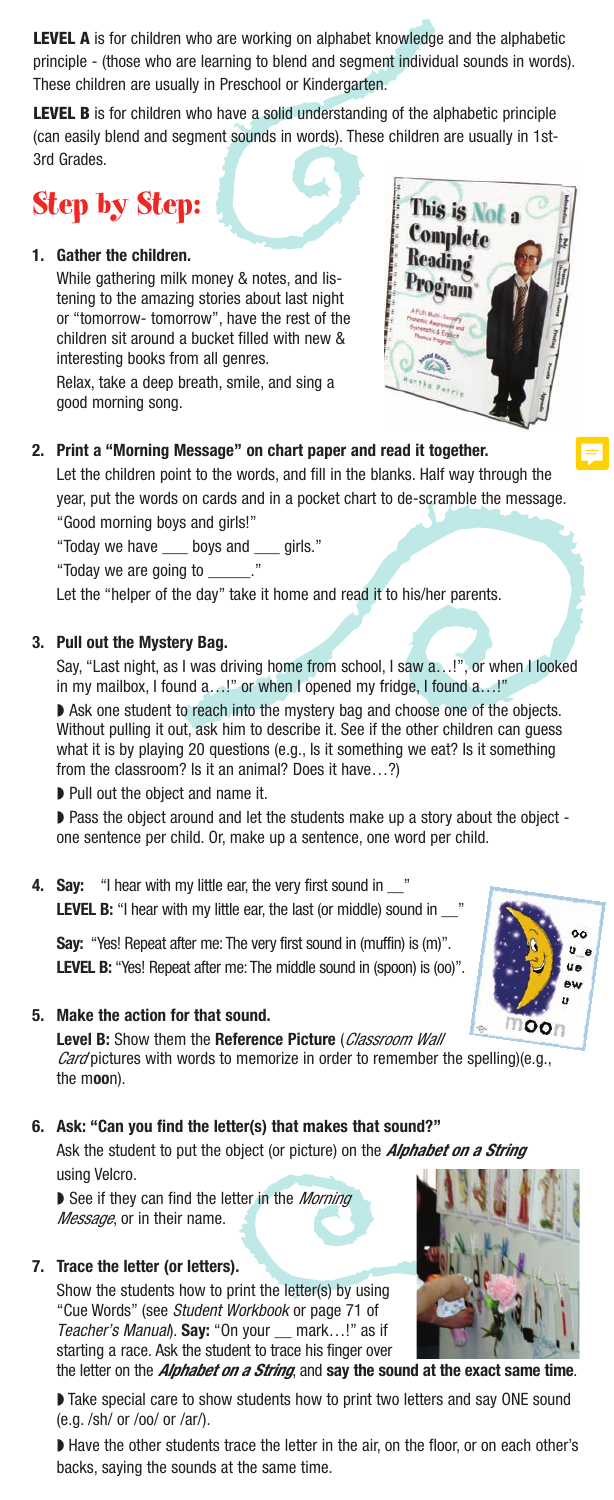◗ **Saying the sound at the same time as printing it is fundamental** to multisensory learning.

Use "Cue Words" (see Student Workbook) until students can print the letter and say the sound at the same time.

■ Give each child a small white board and marker and let them practice. Encourage them to erase their work often so that they get more practice.

#### **8. Repeat for the other objects and/or pictures in the Mystery Bag.**

Use at least one multi-sensory object. Some things can be in picture form.

#### **9. Sing Songs for Switching Sounds and/or the Alphabet Song.**

For each sound, sing a *Song for Switching Sounds* (p. 42 of Teacher's Manual). Make up your own versions from other popular songs.

**Level A:** Ask one student (especially the child who needs some help with one-to-one correspondence) to use a pointer and point to the letters on the *Alphabet on a String* while the rest of the class sings along. Be sure to sing only what the student points to! Encourage the student to try to trick his friends by stopping on a letter and waiting.

#### **10. Create Sentence Extensions using the character's alliteration (page 132).**

For example, for "brown bear bouncing a ball", add words to make this a complete sentence: "(The) (big) brown bear (was) bouncing a (bowling) ball (in the) (bathtub)." The sillier, the better.

#### **11. Play Mystery Letter Games.**

◗ Hide the letter of the week somewhere in the classroom and let the children find it - usually sometime later in the day. Use colourful electrical tape to make the letter.

◗ Tell the students to turn around and hide their eyes while you (or another child) turn one of the letters over to show its capital side (or, switch the position of two letters, or, take one letter



away altogether). Ask the students to turn back around and guess which letter is different. Then sing the alphabet song this way.

LEVEL B: Say, "I'm thinking of a letter that comes after  $\_\_\_$ , & before  $\_\$ 

◗ Say: "I'm going away on vacation! And in my suitcase, I'm going to pack… (a frog, a fairy, a phone, etc…)" Ask the students what else they think you should pack, and then ask them what the Mystery Letter(s) are (e.g., in this example, talk about the different ways to spell the sound /f/).

**LEVEL B:** Pack things that all have the same middle sound, or last sound.

#### **12. Read the weekly Nursery Rhyme(s) on a Language Experience Chart.**

- ◗ Have one student point while the rest read, and again, stop to trick the others.
- ◗ Ask students to listen for rhyming words, and underline them.
- ◗ Ask students to find the Sounds of the Week and circle them.
- ◗ Discuss new vocabulary thoroughly. Model the use of a dictionary.

◗ Leave some words blank, and ask LEVEL B students to print the missing word(s).

Help them say the sounds in the words at the same time.

#### **13. Print the** *Spelling of the Week* **together on chart paper, or on a chalkboard.**

Teach the children how to print the sounds of the week using "Cue Words" (see the Student Workbook). Then have a student come up to the chart or the chalkboard and try it 2-3 times (see page 74, Day 1, bullet #2 of the Teacher's Manual). Focus on editing.

■ Ask them to circle their best letter.

■ Ask them what could be better. Let them try again and do one more.

#### **14. Do a Sound Walk (throughout the day).**

Have students move over the *Sound of the Week* (created in masking tape on the floor in front of the door) and do the corresponding action and sound (e.g., 'fly' over the f and say 'fffffff').

#### **15. Play Musical Sounds.**

Print letters and vowel patterns (e.g., "ee") on foam mats and spread them all over the room. Then play some music and let them dance. When the music stops, have them jump on a letter and say its sound. Ask the students to tell you their sound.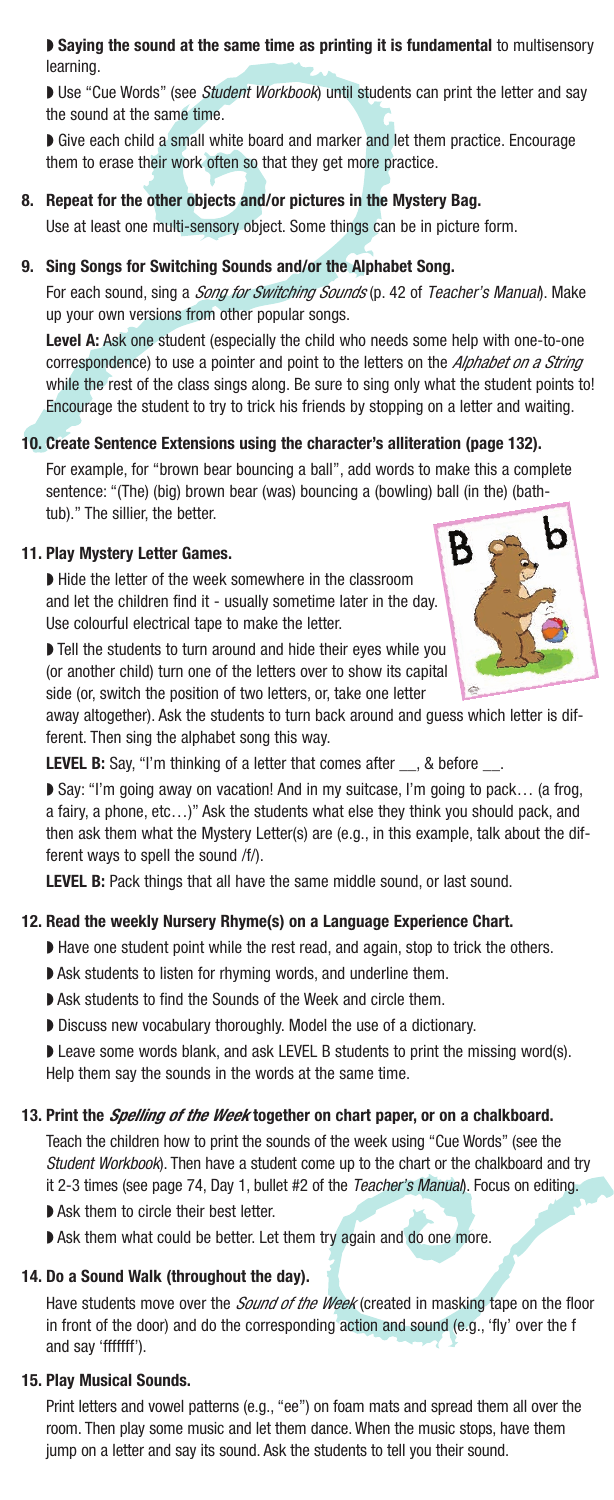#### **16. Play Mystery Words.**

Give each child a brown paper bag with a 3-sound object (or picture of an object), and the corresponding letters (e.g. d-o-g), along with 2-3 other letters (p-n,t). Have the students take out the picture, and find the letters that match the spelling of the object.

#### **17. Play Sound Swap.**

Sit in a large circle. Hand out all of the sounds and spellings learned to date on cue cards (many children will not get a card at first). Have the children hold their cards so that the rest of the circle can see what they have. Put the letters on wide popsicle sticks. Ask a child who does not have a card to say someone else's sound, then walk over and take their card. Then the child who used to be holding the card says someone else's sound, walks over, and takes that card.

#### **18. LEVEL A:**

#### **Play Hop the Hoops or Beads in a Bucket** (see p. 51-53 in Teacher's Manual).

◗ Segment and blend the words of the week. After the children get the hang of blending (after you segment), let them try to segment the words. Copy the pictures from the *printing pages of the week* (from the Level B Student Workbook) onto cardstock and cut them up individually. Give the student who is jumping a card (he should not show this card to his mates), and help him segment the sounds. The rest of the class then must blend the sounds and guess the word.

◗ Sing: "If you think you know this word, shout it out! (p. 55 in Teacher's Manual)





#### **LEVEL B:**

**Play Spelling Sticks** (see p. 61-63 in Teacher's Manual).

Use the spellings and words of the week and build words with **Spelling Sticks**. (See Session Overviews section in the Teacher's Manual)

#### **19. Printing page(s).**

◗ Hand out the printing page(s) from the *Student Workbook* (see 10 Steps on back cover) or from the *Teacher's Manual (see Printing Section),* and tell students exactly what they need to do, including **saying the sound at the same time as they print.**

◗ Once they complete their work in pencil, have them circle their best work with a highlighter. Have them chose one thing that could be better, erase it, and try again.

◗ Repeat the same printing pages as necessary. **Repetition and practise build mastery!**

#### **20. LEVEL A:**

#### **Centres (see Centre Strolling on this Teacher's Cue Card).**

◗ After completing their printing page, students may play at centres. This is the time to work with students in small groups, using materials from the centre that they are playing at to help them improve their oral language development, phonemic awareness, phonics, vocabulary, concepts of print, storytelling, and sequencing skills.

#### **LEVEL B:**

#### **Journal Writing/Guided Reading/Reading Games/Repeated Oral Reading** (P. 68-87 in Teacher's Manual)

▶ After completing their printing pages, students may print in journals or play reading

games or work at reading centres while the teacher reads with students individually or in small groups.

◗ Syllable Sort: Print one word for each of the 6 different types of syllables (see "What is MSL on this Teacher's Cue Card"?). Place them on the floor/table. Have students take turns placing Crazy Cards (or cards that you make up) under the correct syllable type. Be sure to check their answers!